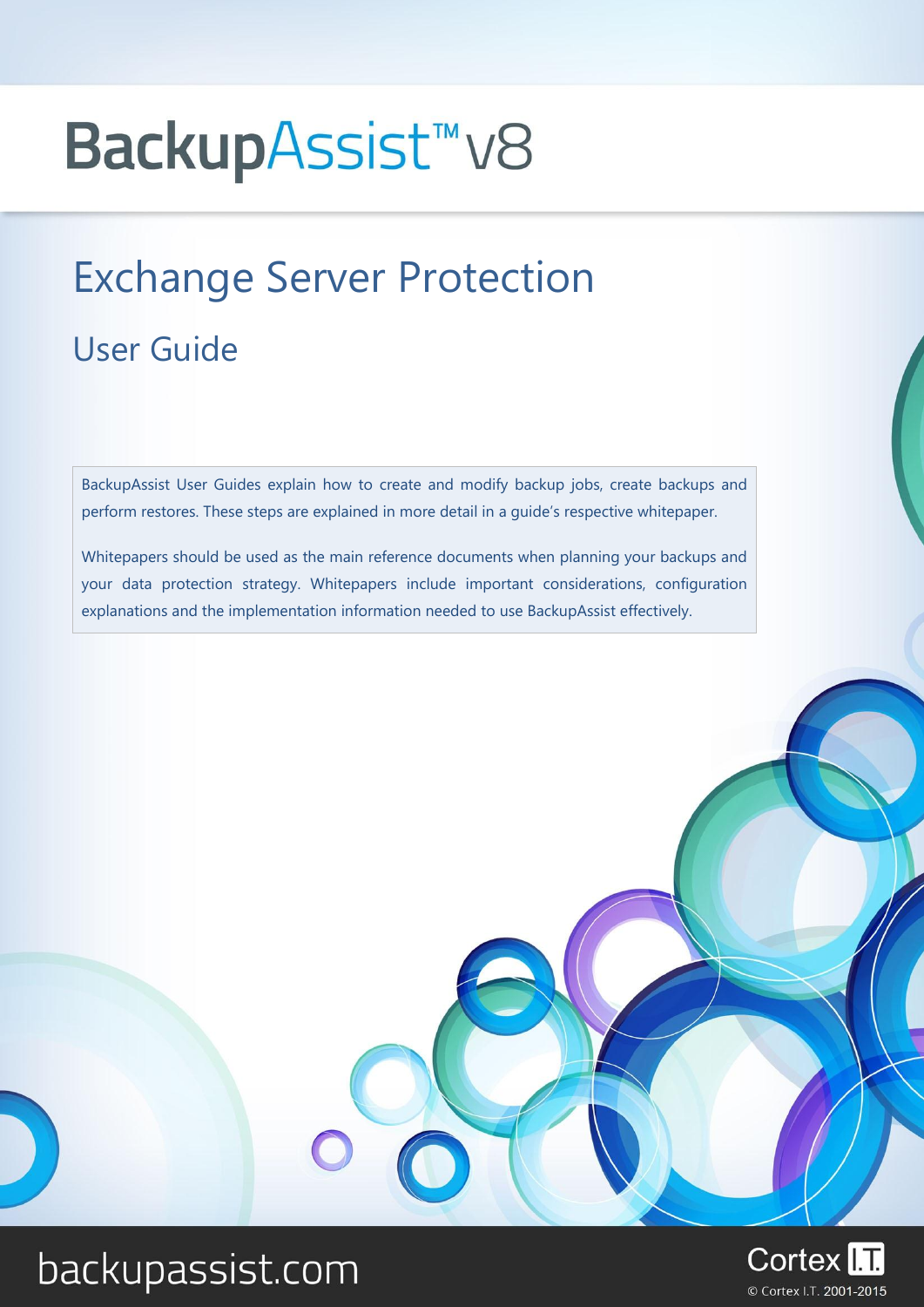## **Contents**

| $\mathbf{1}$ |  |
|--------------|--|
|              |  |
|              |  |
|              |  |
| 2.           |  |
|              |  |
|              |  |
|              |  |
|              |  |
| 3.           |  |
| 4.           |  |
| 5.           |  |
|              |  |
|              |  |
|              |  |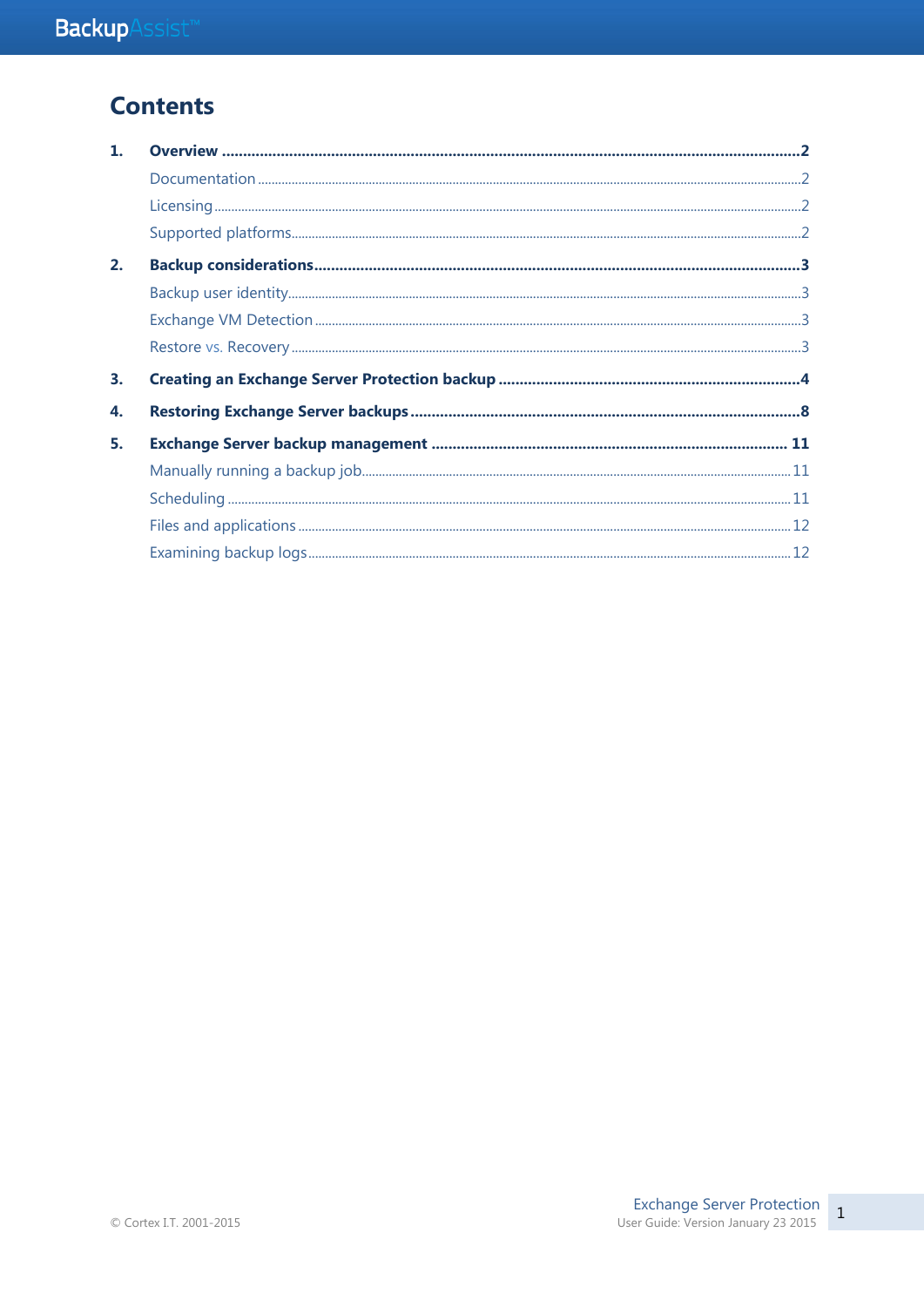## 1.Overview

BackupAssist can perform a live backup of your Exchange Server Information Store database. Having a backup of this database allows you to perform a complete restore of your Microsoft Exchange Server.

This guide explains how to protect your Exchange Server using BackupAssist File Protection, File Archiving and System Protection. These backups use Microsoft Volume Shadow Copy Service (VSS) technology to protect your Exchange Server while it is running.

For information on protecting individual mailboxes, calendars and mail items on your Exchange Server, refer to the Exchange Granular Restore whitepaper, linked in the documentation section below.

### Documentation

#### **More information on Exchange Protection can be found in the** [Exchange Protection whitepaper.](http://www.backupassist.com/downloads/v8/exchange_protection_whitepaper.pdf)

The whitepaper contains comprehensive information and should be referred to when planning a backup strategy using BackupAssist's Exchange Protection solutions.

Other BackupAssist documentation can be accessed through the [Documentation webpage](http://www.backupassist.com/education/#backupassist_v8)

To backup and restore Exchange mails, see the [Exchange Granular Restore User Guide](http://www.backupassist.com/downloads/v8/exchange_granular_restore_userguide.pdf)

### **Licensing**

Exchange Server Protection is a standard feature included with the BackupAssist license. Restoring individual mail items requires the *Exchange Granular Restore Add-on* license. Contact your local BackupAssist reseller or distributor for pricing information, or visit [www.BackupAssist.com.](http://www.backupassist.com/)

For instructions on how to activate / deactivate license keys, visit our [Licensing BackupAssist page.](http://www.backupassist.com/education/whitepapers/licensing_backupassist.html)

### Supported platforms

To back up and restore your Exchange Server Information Store using BackupAssist you need:

- Windows Server 2008/R2 or 2012/R2
- Windows Small Business Server (SBS), 2008 or 2011
- Microsoft Exchange Server, 2007, 2010 or 2013

Windows Server support for the backup types used to protect Exchange databases

|                          | Windows 7 & 8  | <b>Windows Server</b><br>2008/R2 | <b>Windows Server</b><br>2012/R2 |  |
|--------------------------|----------------|----------------------------------|----------------------------------|--|
| <b>File Protection</b>   | ×              |                                  |                                  |  |
| <b>File Archiving</b>    | ×              |                                  |                                  |  |
| <b>System Protection</b> | $\pmb{\times}$ |                                  |                                  |  |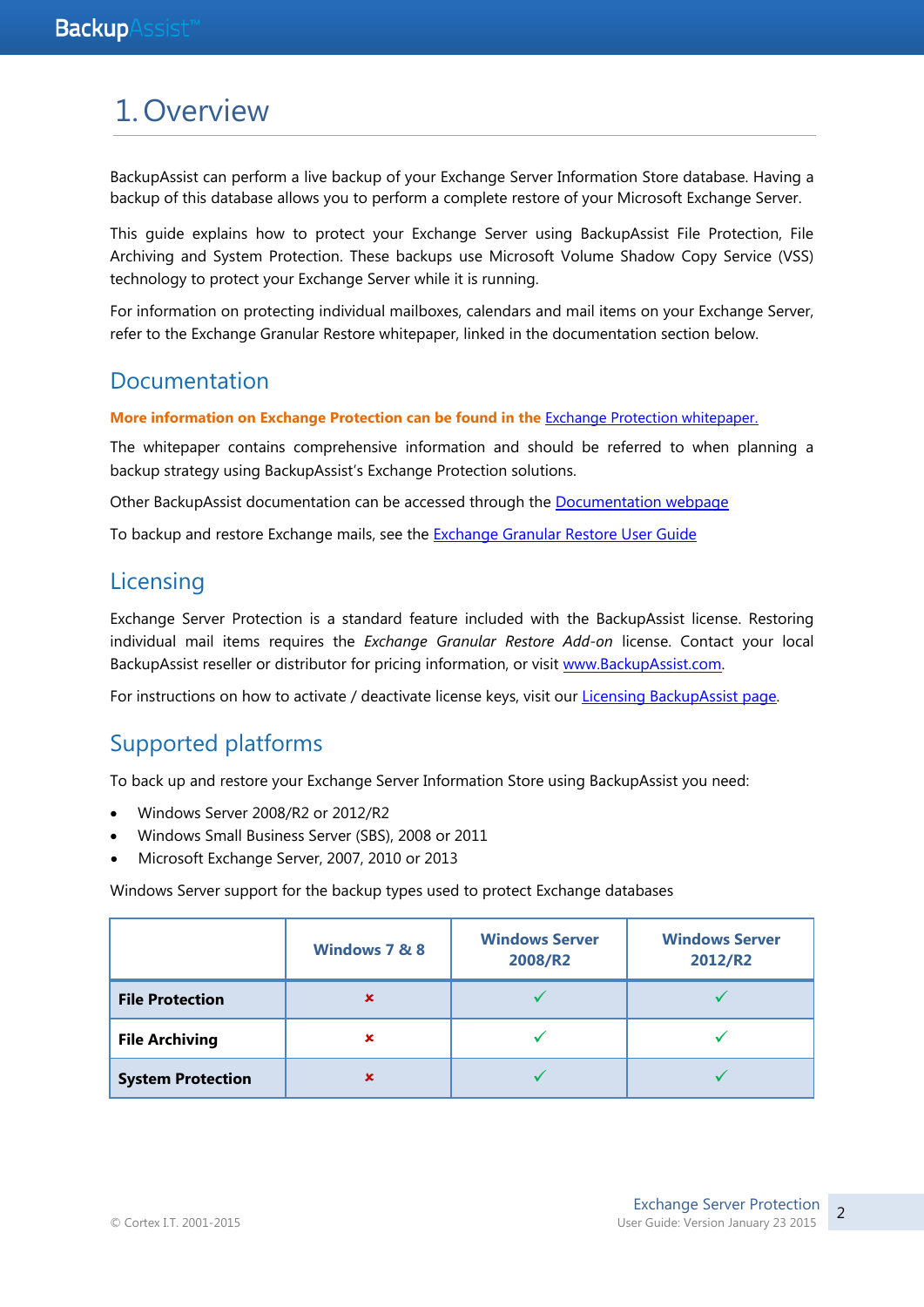## 2. Backup considerations

## Backup user identity

Backup jobs require an administrator account with read access to the data source, and full read-write access to the backup's destination. It is recommended that a dedicated backup account is created for this purpose. The account's details are entered using the *Backup user identity* option on the *Settings* tab, and your backup jobs will be launched using these credentials.

## <span id="page-3-0"></span>Exchange VM Detection

If your backup job contains a Hyper-V guest with an Exchange Server, the authentication information for that guest should be entered into the **Exchange VM Detection** tab on the **Selection** screen when you create the backup job. With these credentials, BackupAssist can detect what guests have an Exchange Server, and list the EDB files available for each guest when you perform a restore using the Exchange Granular Restore console

| What do you want to back up? |                               |                                                                                                                                                                                               |  |  |  |
|------------------------------|-------------------------------|-----------------------------------------------------------------------------------------------------------------------------------------------------------------------------------------------|--|--|--|
| <b>Selections</b>            | <b>Files and Applications</b> | Exchange VM Detection                                                                                                                                                                         |  |  |  |
| Destination media            |                               | Authentication account for Hyper-V quests running Exchange                                                                                                                                    |  |  |  |
| Schedule                     |                               | If your backup job contains a Hyper-V quest with an Exchange Server, the authentication<br>information for the quest should be entered below. With these credentials, BackupAssist can detect |  |  |  |
| Set up destination           |                               | what quests have an Exchange Server, and list the EDB files available for each quest when you<br>perform a restore using the Exchange Granular Restore console.                               |  |  |  |
| Mail server                  | Lisername:                    |                                                                                                                                                                                               |  |  |  |
| <b>Notifications</b>         | Password:                     | This password should never expire.                                                                                                                                                            |  |  |  |
| Prepare media                | Domain:                       |                                                                                                                                                                                               |  |  |  |
| Name your backup             |                               | Test                                                                                                                                                                                          |  |  |  |

**Figure 1: Figure 1: Selection screen - for an Exchange Server on a Hyper-V guest**

The Exchange VM Detection tab will appear when the Hyper-V role is installed and running on the server. If you are backing up multiple Exchange guests, each one should have the same username and password.

The Hyper-V process is automated but the restore requires both the *Exchange Granular Restore Addon and the Hyper-V Granular Restore Add-on* licenses.

### Restore vs. Recovery

A restore is the process of accessing a backup and restoring it to the original (or a new) location, if your data is lost, corrupted or if you want an earlier version of that data. However, if your computer cannot start itself, you may need to perform a recovery.

A recovery is the process by which a computer is recovered after hardware has been replaced or an operating system failure has occurred, and your computer can no longer start itself. To perform a recovery you need a bootable media to start your computer, and an image backup that the bootable media can use to recover your operating system, data and applications.

For more information on data recovery, see the [Recover tab & RecoverAssist Whitepaper.](http://www.backupassist.com/education/v8/whitepapers/recover_whitepaper.html)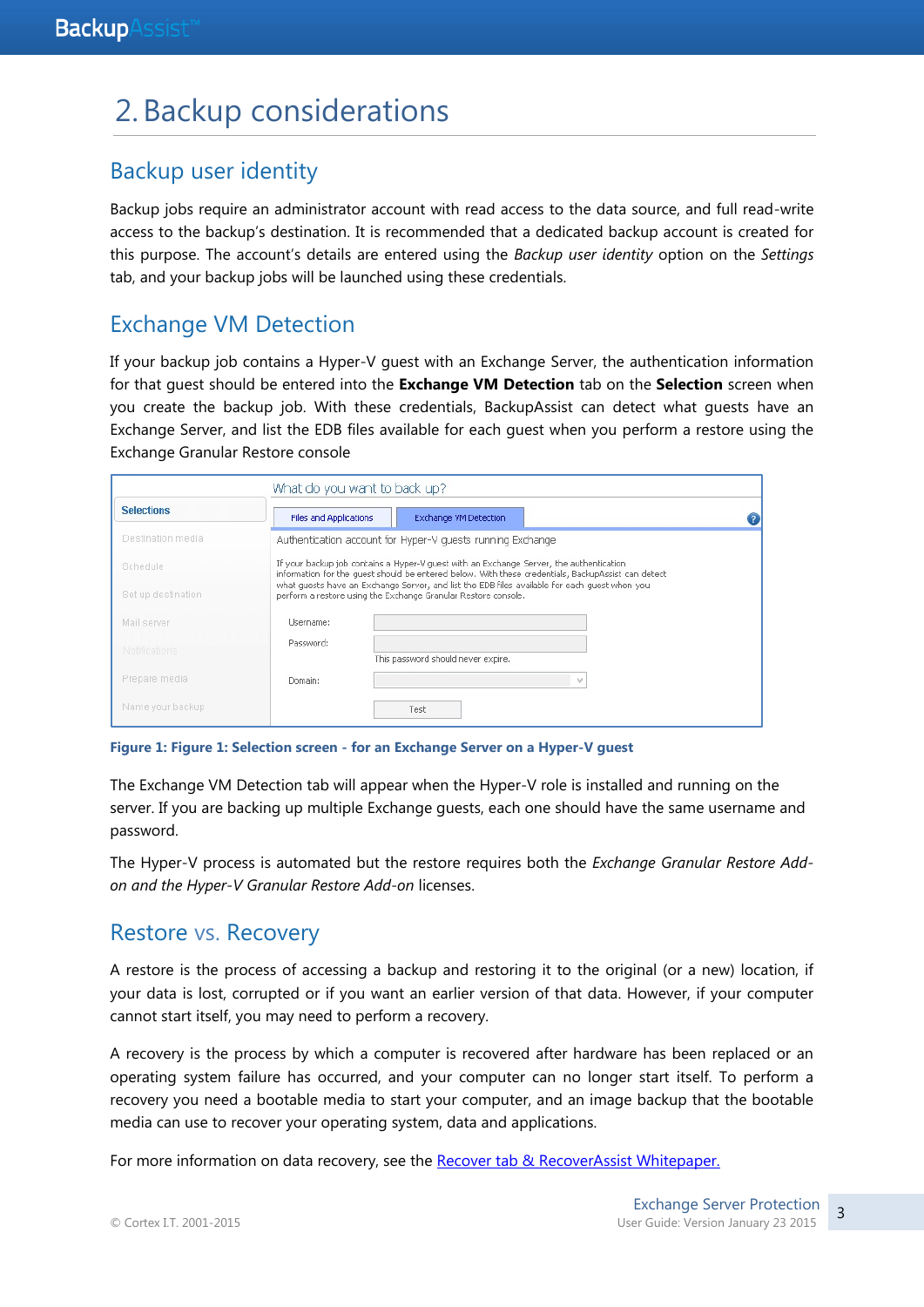## 3.Creating an Exchange Server Protection backup



The following instructions describe how to create an Exchange Server backup job for the Exchange Server Information Store database, using BackupAssist.

This section explains how to back up Exchange on a Windows Server 2008, SBS 2008 or later O/S.

To enable the Exchange 2007 VSS writer, please refer to this **blog article**.

Launch BackupAssist and follow the steps outlined below:

- 1. Select the **Backup** tab, and click **Create a new backup Job**
- 2. Select **System Protection, File Protection** or **File Archiving**.

If this is the first time you have created a backup job, you will be asked to provide a *Backup user identity* if one has not been defined. See th[e BackupAssist settings,](http://www.backupassist.com/education/v8/whitepapers/backupassist_settings.html) whitepaper for quidance.

The following instructions use *System Protection* to explain the Exchange VSS back up process.

| <b>Backup</b>      | $\mathsf{s}\mathsf{s}\mathsf{s}\mathsf{s}\mathsf{t}^{\mathsf{r}}$                                                                      |                              | Help                                                                                                                                                           |
|--------------------|----------------------------------------------------------------------------------------------------------------------------------------|------------------------------|----------------------------------------------------------------------------------------------------------------------------------------------------------------|
|                    | $\mathbb{C}$ Home<br>$+$ New                                                                                                           | <b>E</b> Manage<br>M Monitor | $\left  \vec{x} \right $<br><b>Reports</b>                                                                                                                     |
| $\mathbf{C}$       | Create a new backup job<br>Select the type of backup job you would like to create                                                      |                              |                                                                                                                                                                |
| <b>Backup</b>      | <b>System Protection</b><br>for Bare Metal recovery to an old or a new system<br>Method: Drive Imaging<br>Backup to Disk / iSCSI / NAS |                              |                                                                                                                                                                |
| Restore<br>Recover | <b>File Protection</b><br>for historical versioning of files<br>Method: File Replication<br>Backup to Disk / iSCSI / NAS / Rsync       |                              | <b>Exchange Mailbox Protectior</b><br>for restore of email and public folders<br>Method: Export to PST<br><b>Backup to Disk</b><br>Requires additional license |
| ♂<br>Remote        | š<br><b>File Archiving</b><br>for keeping long-term archives<br>Method: ZIP64<br>Backup to Disk / iSCSI / NAS / Tape / Blu-ray /       |                              | <b>SQL Server Protection</b><br>for near continuous database protection<br>Method: SQL Backup<br>Backup to Disk<br>Requires additional license                 |
| Settings           |                                                                                                                                        |                              |                                                                                                                                                                |

#### **Figure 2: New backup job – backup type selection screen**

Back up instructions specific to each backup type, can be found in these whitepapers:

- BackupAssist System Protection [BackupAssist System Protection whitepaper](http://www.backupassist.com/education/v8/whitepapers/system_protection_whitepaper.html)
- BackupAssist File Protection [BackupAssist File Protection whitepaper](http://www.backupassist.com/education/v8/whitepapers/file_protection_whitepaper.html)
- BackupAssist File Archiving [BackupAssist File Archiving whitepaper](http://www.backupassist.com/education/v8/whitepapers/file_archiving_whitepaper.html)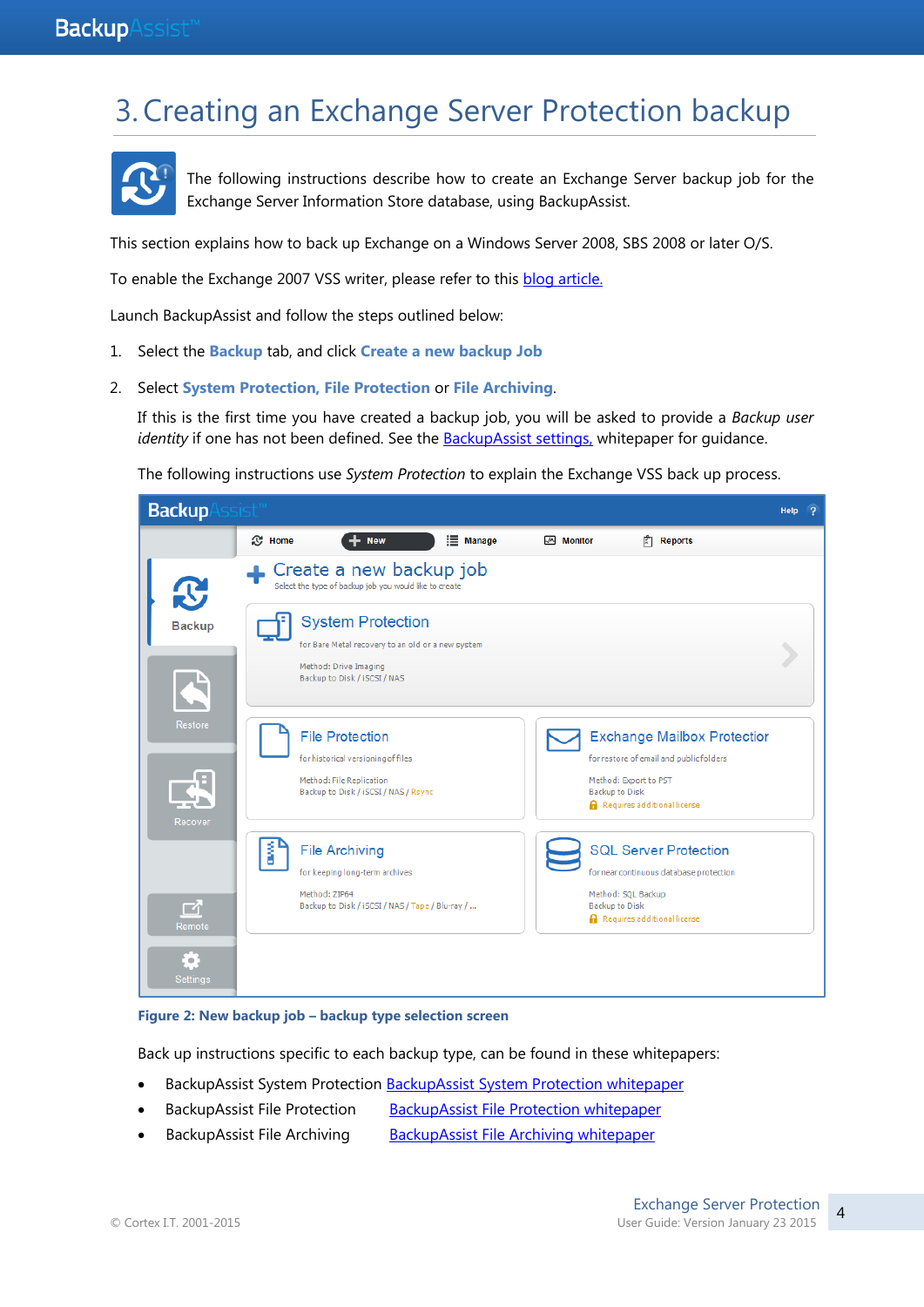3. **Selections:** The selections screen is used to select the data and applications that you would like to back up. Any local Exchange Servers detected will be displayed here as application containers.

An [Exchange VM Detection](#page-3-0) tab will be available if you are backing up an Exchange VM quest.

You can select an entire VSS application or choose individual components. To back up your Exchange Server, select the Microsoft Exchange container.

If your local Exchange Server is not listed in the *Selections* screen, try restarting Exchange and the VSS service and click the *Refresh* button in BackupAssist.



**Figure 3: New backup job – Exchange Server VSS selection**

 For System Protection backups, VSS applications will be backed up as part of a *Backup up the Entire System* selection.

In the example above, *Back up selected items only*, was chosen and the Exchange Server application container was selected.

- To learn how to create a bare-metal backup using System Protection (for use in a recovery), see the [BackupAssist System Protection whitepaper.](http://www.backupassist.com/education/v8/whitepapers/system_protection_whitepaper.html)
- For File Protection, File Archiving and System Protection backups, the top level *Microsoft Exchange* and *Exchange Server* application containers should be selected.
- 4. **Destination media:** The destination screen is used to select the type of media that you want to back your data up to. This step's name will change to the media type selected, when you click next.

Select a device for your backup destination, and click **Next.**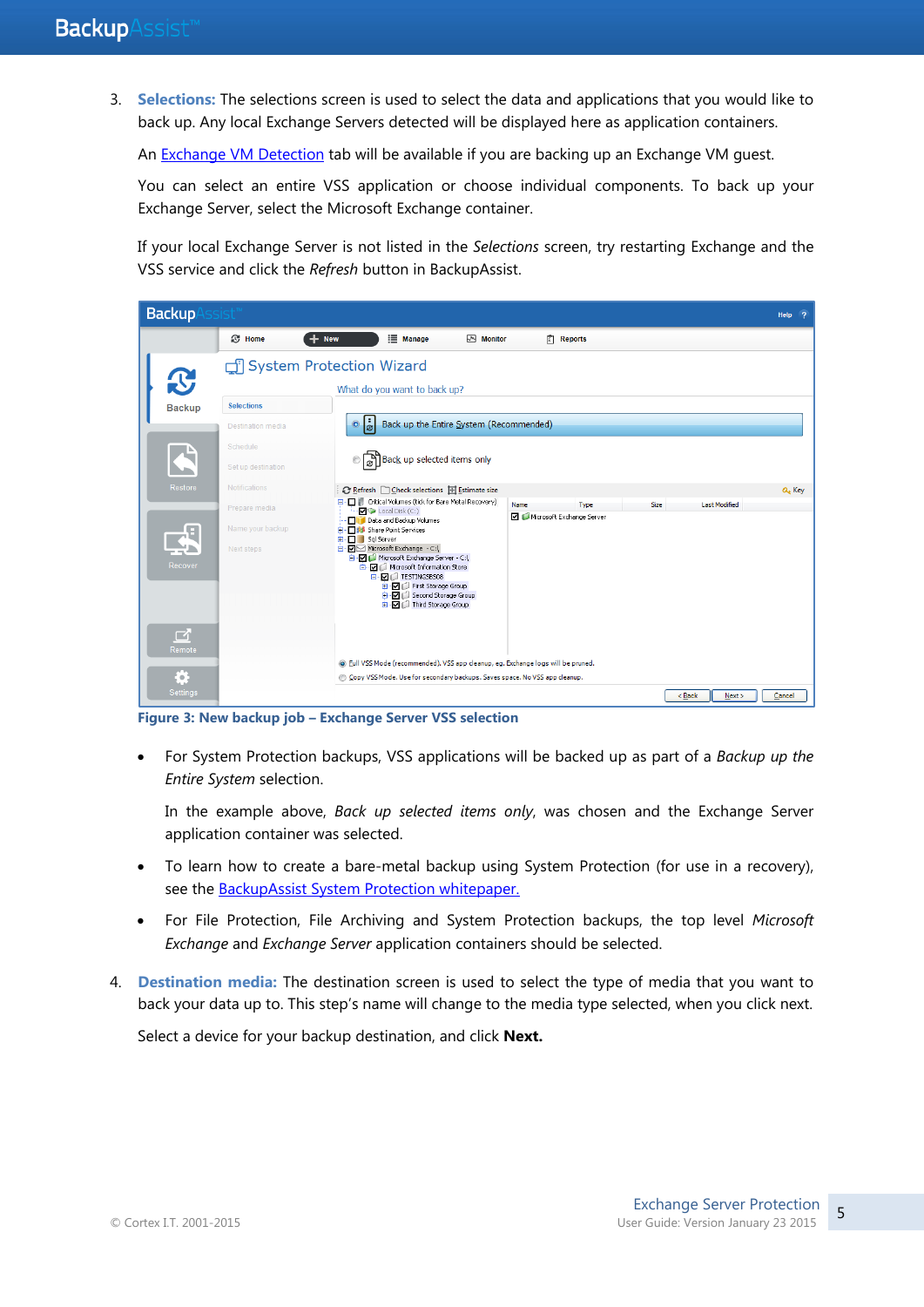- 5. **Schedule:** This screen is used to select when and how you would like the backup job to run, and how long you would like the backup to be retained for. A selection of pre-configured schedules, called schemes, will be displayed.
	- The schemes available will depend on the type of destination media selected in step 4.
	- Clicking on a scheme will display information about the schedule used.

Select an appropriate scheme, and click **Next**.

| <b>Backup</b>  |                                    |                                                                  |                                                                                                                                                   | Help<br>$\sqrt{2}$ |  |
|----------------|------------------------------------|------------------------------------------------------------------|---------------------------------------------------------------------------------------------------------------------------------------------------|--------------------|--|
|                | £.<br>Home                         | ≔<br><b>New</b><br><b>Manage</b>                                 | $\left  \vec{z} \right $ Reports<br>Monitor                                                                                                       |                    |  |
|                | <b>di System Protection Wizard</b> |                                                                  |                                                                                                                                                   |                    |  |
| $\mathbf{C}$   |                                    | When do you want to back up?                                     |                                                                                                                                                   |                    |  |
| <b>Backup</b>  | <b>Selections</b>                  | Select scheme                                                    | Back up Once daily<br>on the scheduled day<br>at: 10:00 PM<br>$\blacksquare$                                                                      |                    |  |
|                | <b>External disk</b>               | <b>Daily rotating</b>                                            |                                                                                                                                                   |                    |  |
|                | <b>Schedule</b>                    | Organizations who require<br>daily images                        | Backups scheduled between midnight and 6am will run on the morning following<br>the scheduled day (eq Mondays backup will run on Tuesday morning) |                    |  |
|                | Set up destination                 | Daily + Weekly Rotating<br>Organizations who need                |                                                                                                                                                   |                    |  |
| Restore        | Notifications                      | backups that go back a<br>number of weeks                        | உ<br>6 <sub>1</sub><br>Daily (N)<br>$\circ$<br>Weekly (O)<br>Monthly (P)<br>$\Box$ Daily 1<br>$\bigcap$ Weekly 1<br>$\Box$ Monthly 1              |                    |  |
|                | Prepare media                      | Daily + Weekly +<br><b>Monthly Rotating</b>                      | <b>B</b> Daily 2<br>$\bigcap$ Weekly 2<br>$\Box$ Monthly 2                                                                                        |                    |  |
| $\mathbb{R}^n$ | Name your backup                   | Professional organizations a<br>range of images                  | $\Box$ Daily N<br>$\Box$ Monthly P<br>$\bigcap$ Weekly O                                                                                          |                    |  |
| Recover        | Next steps                         | Daily backup weekly<br>rotating full                             |                                                                                                                                                   |                    |  |
|                |                                    | Professional organizations<br>who require only recent<br>backups |                                                                                                                                                   |                    |  |

**Figure 4: New backup job – Schedule selection**

To learn more about Exchange backup schedules, refer to the **Backup management section below.** For detailed information on scheduling options and customizations, see the [Backup tab user guide.](http://www.backupassist.com/education/v8/whitepapers/backup_whitepaper.html)

6. **Set up destination:** This screen is used to configure the location of the media selected in step 4.

The options presented will change with the type of media selected.

Configure your backup destination, and click **Next**.

7. **Notifications:** Once a backup job has completed, BackupAssist can send an email to inform selected recipients of the result. This email notification can be enabled during the creation of a backup job, if the mail server has been configured.

To send email notifications, you will need to configure an SMTP mail server for BackupAssist. See the [Backup tab user guide](http://www.backupassist.com/downloads/v8/backup_tab_userguide.pdf) for more information.

To enable email notifications:

- a. Select, **Add an email report notification.**
- b. Enter recipients into the **Send reports to this email address** field.
- c. Enter recipients into the **Also send reports to this email address** field. You can then select the condition under which the email should be sent, using the drop-down box.

After the backup job has been created, you can modify the notifications by adding and removing recipients, setting additional notification conditions and including print and file notification types.

To learn more about notification options, see the **Backup tab whitepaper**.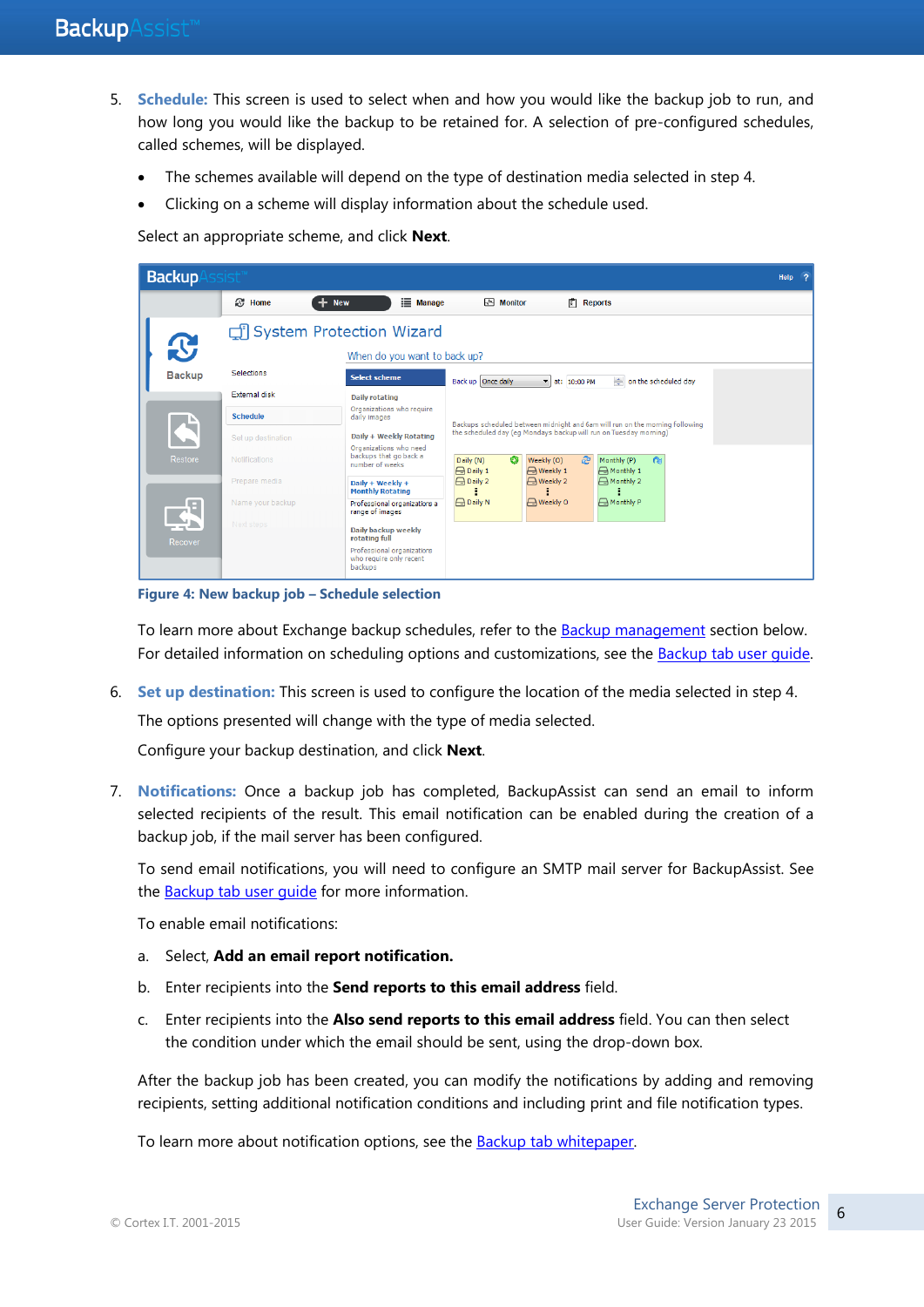8. **Prepare media:** If you selected a portable media device as your backup destination (such as an external HDD or a RDX drive) you will be given the option to prepare the media for BackupAssist. BackupAssist will write a label onto the media so that it can recognise what media has been attached, and determine if it is the correct media for your backup schedule.

To enable media detection:

- a. Select, **Let BackupAssist keep track of your media.**
- b. Select what you would like BackupAssist to do, *if the wrong media is inserted*.
- c. Select what you would like BackupAssist to do, *if new or unrecognized media is inserted*.

BackupAssist will display all removable media that are currently attached, along with a text field and drive designation drop-down box, which can be used to provide a label for the media.

To prepare your media:

- d. Enter the name and drive designation to be used for each media device listed.
- e. Select **Prepare** for each media device listed.

BackupAssist will now write the label to the media so that it is able to recognize the media and ensure that the correct media is being used on the correct day. For example, if you put an RDX drive in on Tuesday but it was labeled Wednesday, BackupAssist will warn you that the incorrect media has been detected.

| <b>Backup</b> |                              |                                                                                                                                                                                                        | Help <sub>2</sub>         |
|---------------|------------------------------|--------------------------------------------------------------------------------------------------------------------------------------------------------------------------------------------------------|---------------------------|
|               | <b>&amp;</b> Home<br>$+$ New | <b>E</b> Manage<br>Reports<br>$\overline{\mathbb{M}}$ Monitor                                                                                                                                          |                           |
| $\mathbf{C}$  | System Protection Wizard     | Prepare your backup media                                                                                                                                                                              |                           |
| <b>Backup</b> | <b>Selections</b>            | To ensure that your media rotation strategy is followed, we recommend that you prepare and label your                                                                                                  |                           |
|               | External disk                | backup media. This allows BackupAssist to take action if wrong, or unrecognized media is detected.                                                                                                     |                           |
|               | Schedule                     | Each media can be prepared individually below. Any unavailable media can be prepared later.                                                                                                            |                           |
|               | Set up destination           | I Let BackupAssist keep track of your media<br>BackupAssist will check the media before each backup and take the following action:                                                                     |                           |
| Restore       | <b>Notifications</b>         | Back up anyway and warn user<br>If the wrong media is inserted:                                                                                                                                        |                           |
|               | Prepare media                | If new or unrecognized media is<br>Back up anyway and warn user<br>۰<br>inserted:                                                                                                                      |                           |
| Æ             | Name your backup             | Preparation writes an identifying label to each media.<br>Insert or connect each media item included in your current scheme and prepare it separately.<br>New hardware will be automatically detected. |                           |
| Recover       | Next steps                   | Eject media after preparation                                                                                                                                                                          | Scan for hardware changes |
|               |                              | $\ominus$<br>Month 1<br>Prepare<br>$\blacktriangledown$                                                                                                                                                |                           |
|               |                              | Month 2<br>$\ominus$<br>Prepare<br>۰                                                                                                                                                                   |                           |
|               |                              | $\ominus$<br>Week 1<br>Prepare<br>٠                                                                                                                                                                    |                           |
|               |                              | Week 2<br>⊟<br>Prepare<br>$\cdot$                                                                                                                                                                      |                           |
|               |                              | Daily 1<br>$\triangle$<br>Prepare<br>$\blacktriangledown$                                                                                                                                              |                           |
|               |                              | $\ominus$<br>Daily 2<br>Prepare<br>$\overline{\phantom{a}}$                                                                                                                                            |                           |

**Figure 5: New backup job – Prepare media** 

- 9. **Name your backup:** Provide a name for your backup job, and click **Finish**.
- **Your Exchange Server (VSS) backup job has now been created.**

**Important:** Once a **backup job** has been created, it should be reviewed and run using the *Manage* menu. This menu provides additional options to configure your backup. See the section, Exchange Server [backup management,](#page-11-1) for more information.

**Important**: Once the *backup* has been created, it should be checked. You can check the backup by performing a manual test restore, or using the **Backup Verification feature.** A manual restore is the only way to fully test a backup, and regular manual restores should be part of your backup solution.

7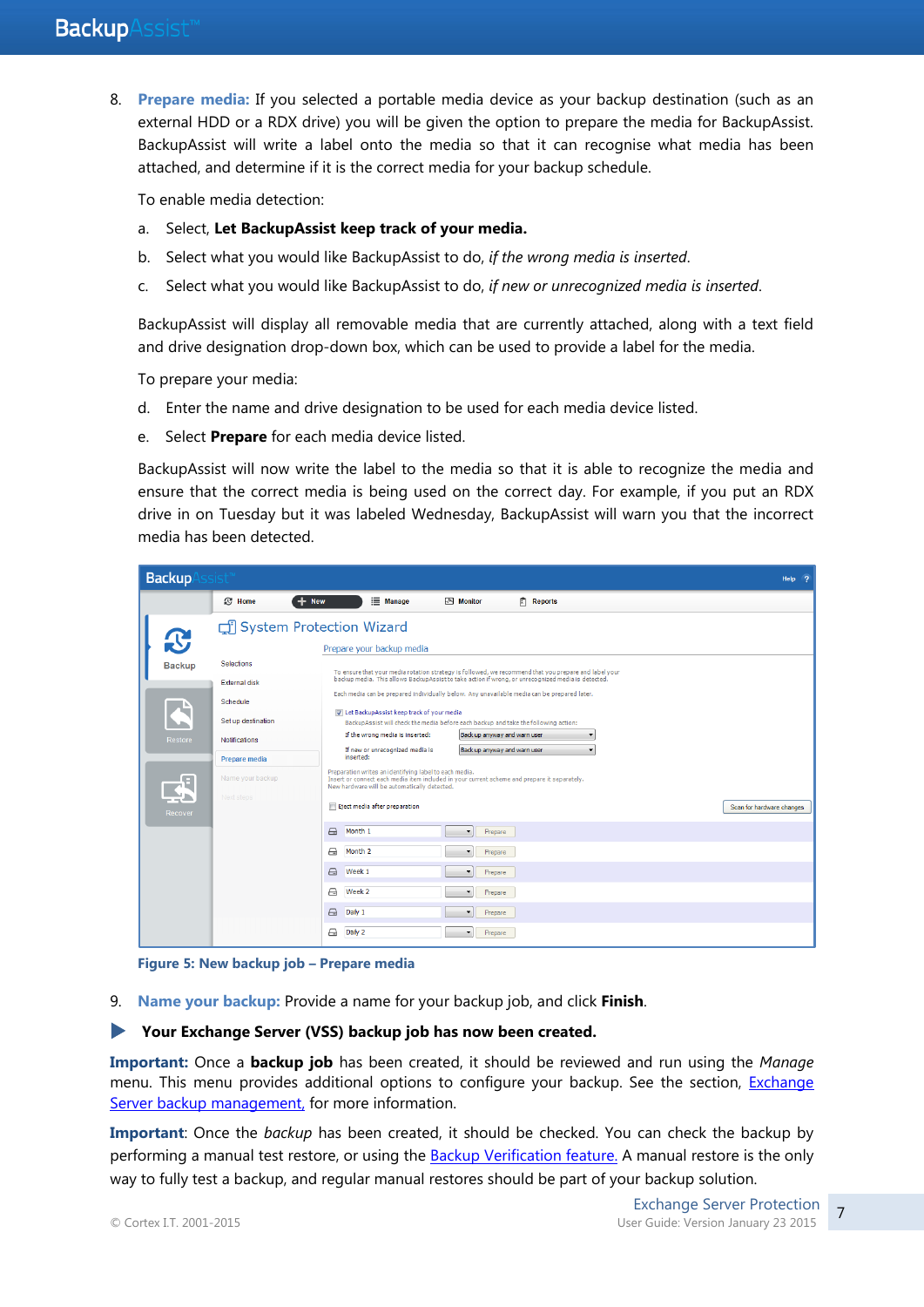## 4.Restoring Exchange Server backups



This section describes the process of restoring an Exchange Server that was backed up using System Protection, File Protection or File Archiving. A full Exchange Server or individual storage groups can be restored using this process.

To restore an Exchange Server or database, follow the steps below:

#### 1. Start **BackupAssist**

2. Select the **Restore** tab

The *Restore* tab has a *Home* page and a *Tools* menu. The *Home* page is the default screen and the recommended starting point for performing a restore. The *Tools* menu should only be used by experienced administrators or users being assisted by technical support.

3. From the **Home** page, select the type of restore you want to perform. When you select one of the restore categories provided, BackupAssist will locate the corresponding backups for you.

For an Exchange Server restore, you should select **Exchange.**

| <b>Backup</b>  | $isist^m$                                                                    | Help<br>$\overline{2}$ |
|----------------|------------------------------------------------------------------------------|------------------------|
|                | $\mathbb{R}$<br>$\frac{1}{26}$ Tools<br>Home                                 |                        |
| $\mathbf C$    | Restore data files and applications<br>Select what you would like to restore |                        |
| Backup         | Files & Folders                                                              |                        |
| <b>Restore</b> | Hyper-V<br>Exchange                                                          |                        |
| €<br>Recover   | F<br>SQL<br>Applications                                                     |                        |
| ♂<br>Remote    | Windows SystemState /<br>Volumes<br><b>Active Directory</b>                  |                        |
| ♦.<br>Settings | <b>1</b> Learn more about Restore >                                          |                        |

**Figure 6: Restore tab - Home page**

This will open the *Restore > Exchange* screen and display all catalogued backups that match your selection. The backups displayed will be for active backup jobs, and grouped by the source data's location and the restore tool that can be used.

#### 4. From the *Restore* **>** *Exchange* **screen,** select **Exchange Server Restore**

The next screen, will display a list of all Exchange VSS backups*.*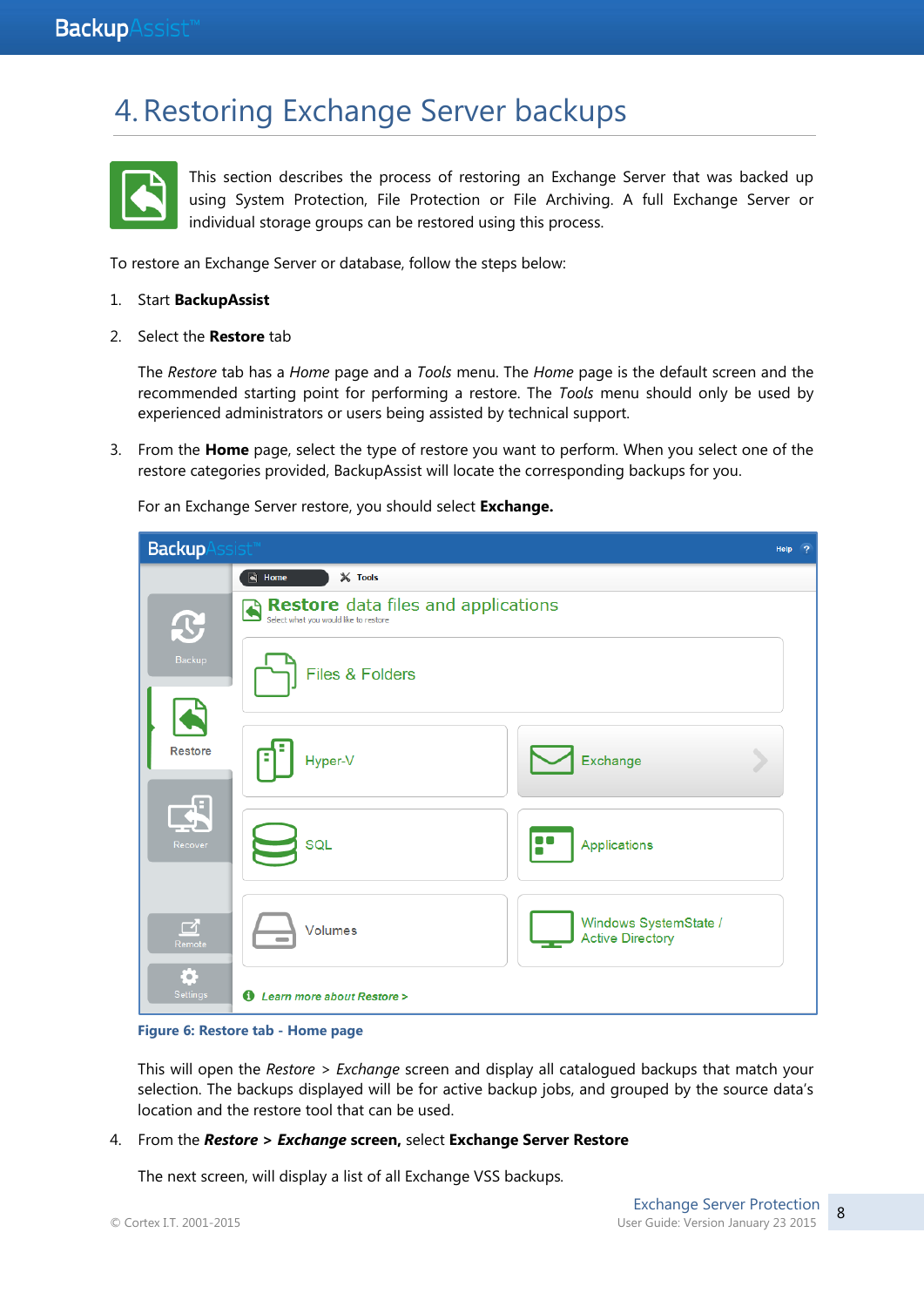5. **Select** the **Backup** to restore from

The backups can be filtered using the following time period tabs:

- *Last 7 days* tab, displays backups created in the last 7 days.
- *Last 30 days* tab, displays backups created in the last 30 days.
- *All* tab, displays all Exchange Server backups catalogued by BackupAssist.
- *Custom* tab, displays backups made between the dates specified in *show backups between.*

Click on the backup you want to restore from. The *Restore Console* will open and load that backup.

| <b>Backup</b>           | 4SI W                                                                                |                                                       |                                                |                 | Help $?$        |
|-------------------------|--------------------------------------------------------------------------------------|-------------------------------------------------------|------------------------------------------------|-----------------|-----------------|
|                         | $\bigcirc$ Home<br>$\mathbb{X}$ Tools                                                |                                                       |                                                |                 |                 |
| $\mathbf{C}$            | Exchange DExchange Server Restore<br>$\blacklozenge$                                 |                                                       |                                                |                 |                 |
|                         | <b>Local Storage Groups</b><br>5 backup(s)                                           |                                                       |                                                |                 |                 |
| Backup                  | Last 7 days   Last 30 days   All<br>Custom                                           |                                                       |                                                | $\mathcal{C}_1$ | Restore Console |
|                         | Show backups between 21/05/2013                                                      | $\blacksquare$ and 27/05/2013<br>$\blacktriangledown$ |                                                |                 |                 |
|                         | Job                                                                                  | Date/Time                                             | Media                                          |                 |                 |
|                         | File Protection - Exchange Server backup                                             | 21/05/2013 10:00 PM                                   | □ C:\test\                                     |                 |                 |
| Restore                 | File Protection - Exchange Server backup<br>File Protection - Exchange Server backup | 23/05/2013 10:00 PM<br>24/05/2013 10:00 PM            | $\Box$ C:\test\<br>□ C:\test\                  |                 |                 |
|                         | File Protection - Exchange Server backup<br>FP Job of Exchange EBD files             | 27/05/2013 10:00 PM<br>27/05/2013 10:00 PM            | □ C:\test\<br>C:\SB-EGR-TestFP Job of Exchange |                 |                 |
| $\mathbb{R}$<br>Recover |                                                                                      |                                                       |                                                |                 |                 |

**Figure 7: Restore Home page – Exchange Server Restore screen**

#### 6. **Restore Console – backup selection**

The *Restore Console* provides two tools to help you locate the data that you want to restore:

 The **Browse** tab. This tab is used to browse the contents of the backup. You can also select a different backup using the *Select a backup to browse* drop down box. The backups available will be the ones displayed on the *Exchange Server Restore* screen.

The *Browse* tab is ideal if you know the backup and date that you want to restore from, or if you want to restore an entire backup set.

- a. Use the drop-down menu to choose the backup that you want to restore from.
- b. Use the calendar to select the date you want to restore from.
- c. Use the middle panes to expand the backup set.
- d. Select the data to restore.
- e. Click **Restore to** at the bottom right of the window.
- The **Search** tab. Select this tab to search all of the loaded backups for the data you want to restore. You can display data filtered by name, date, size and type, for all backups. The results can be compared (e.g. the dates of two files) to identify the correct data selection.
	- a. Enter your search term (The search accepts wild card searches, such as *\*.log* or *\*.doc*).
	- b. Select a filter/s if required.
	- c. Click the *Search* button.
	- d. Select the data to restore.
	- e. Click **Restore to** at the bottom right of the window.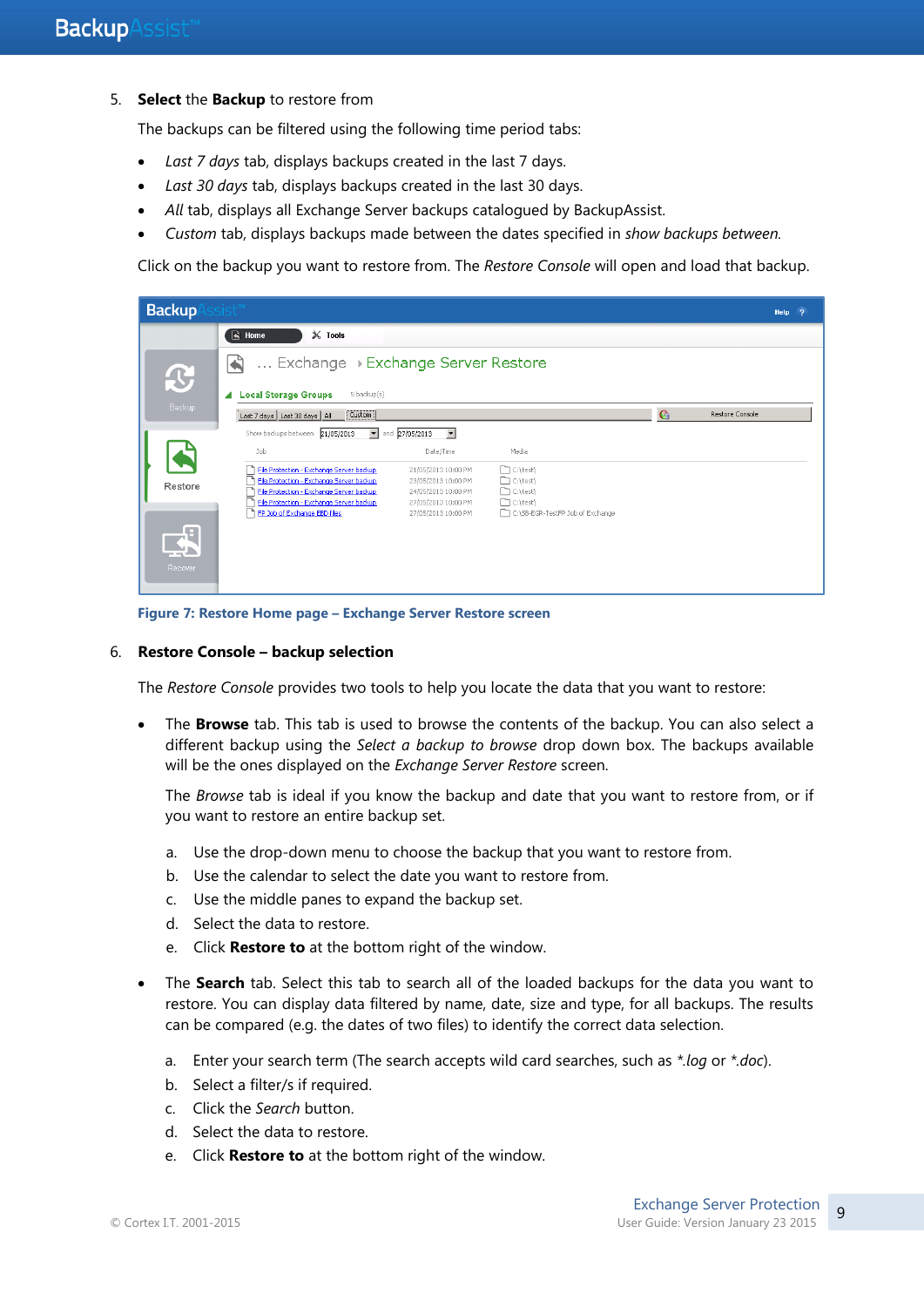

**Figure 8: BackupAssist Restore Console – backup selection**

If you wish to load backups for deleted backup jobs and for other backup groupings on the Home page, select *Load backups* and then *Load all known backups*.

For more information about data selection, refer to the [Restore tab whitepaper.](http://www.backupassist.com/education/v8/whitepapers/restore_whitepaper.html)

#### 7. **Restore Console – restore destination selection**

When you select *Restore to,* a window will open showing the *Backup location,* the *Restore to* destination and the *Restore options*.

- a. Review **Backup location:** Change the selection if the backup was moved after it was created.
- b. Review **Restore to:** Leave the *Original location* selected.
- c. **Restore options:** *Select Overwrite existing files.*
- d. Select, *Create a log file listing all processed files*, if you want to create a file that lists the success or failure of every file. The log can be opened by selecting the file's link in the backup report.
- e. *Queue all backup jobs when a restore is running*, is selected by default.
- f. Click the **Restore** button to restore your data.
	- If BackupAssist cannot access the backup location you will be prompted to either connect the appropriate media or specify an alternate location where the backup can be found.
	- The restore will run from the destination window and a **Report** link will appear once the restore has finished.
- g. Select **Done**.

**Your Exchange Server restore has now been completed.**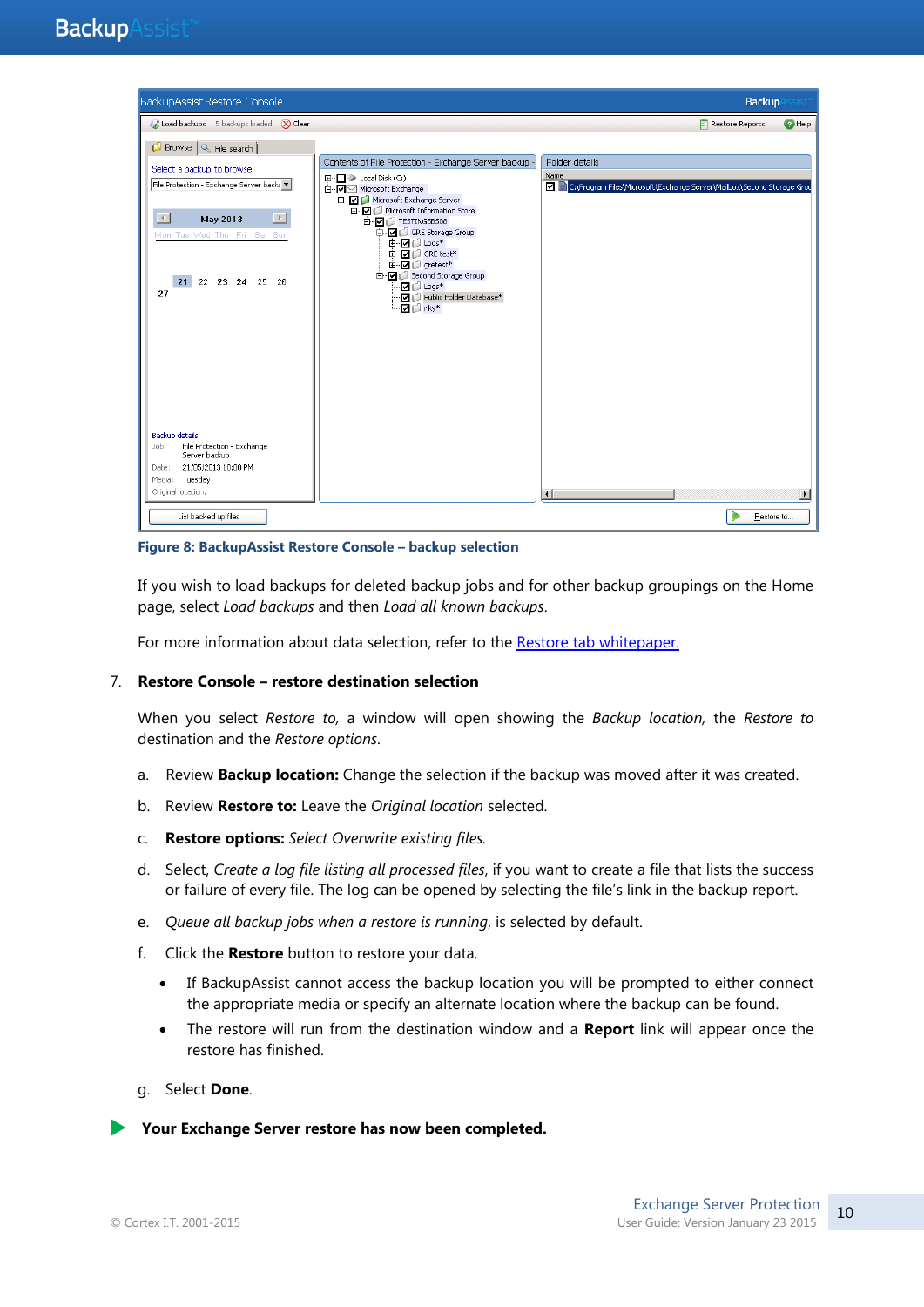## <span id="page-11-1"></span>5. Exchange Server backup management

Once you have created a backup job, you can modify the settings and access advanced configuration options using the *Manage* menu.

To access the backup management screen:

- 1. Select the BackupAssist, **Backup tab.**
- 2. Select **Manage** from the top menu. A list of all backup jobs will be displayed.
- 3. Select the backup job you want to modify, and select **Edit.**
- 4. Select the required configuration item on the left. Key configurations are described below.

To learn more about the backup management options, see the [Backup tab whitepaper.](http://www.backupassist.com/education/v8/whitepapers/backup_whitepaper.html)

## Manually running a backup job

All new and modified backup jobs should be manually run to ensure they work as intended.

- 1. Select the backup job, and select *Run***.**
- *2.* You will be prompted to *Rerun a past backup* or to *Run a future backup now.*
- 3. When the backup job starts, the screen will change to the *Monitor* view.
- 4. Once the backup has been completed, select the *Report* button and review the results.

When a System Protection, File Protection or File Archiving job runs, BackupAssist will automatically perform a consistency check on your Exchange Server and truncate log files to correctly back up the Exchange Information Store. If, however, the VSS backup mode is set to 'Copy' in the open files tab, the Exchange logs will not be truncated.

### <span id="page-11-0"></span>**Scheduling**

Selecting *Scheduling* will display the **Scheduling options.** You can use this screen to change the default time and days of your scheme's daily backups. If you selected a scheme with archive backups (e.g. weekly, monthly), you can specify when each archive backup will run. Some backup types will have additional configuration options. The current scheme is shown, along with two pop-up menus: *Select a new schedule* and *Customize schedule*.

Select a new Schedule: This will display the pre-configured backup schemes that you chose from during the creation of your backup job. You can select a different scheme using this option.

**Customize schedule:** This selection can be used to modify each backup within your current schedule. The customizations available will depend on the type of backup and the type of backup media used.

For additional information on *Scheduling*, please refer to the whitepaper for the type of backup you are using (e.g. System Protection), and the **Backup tab whitepaper.**